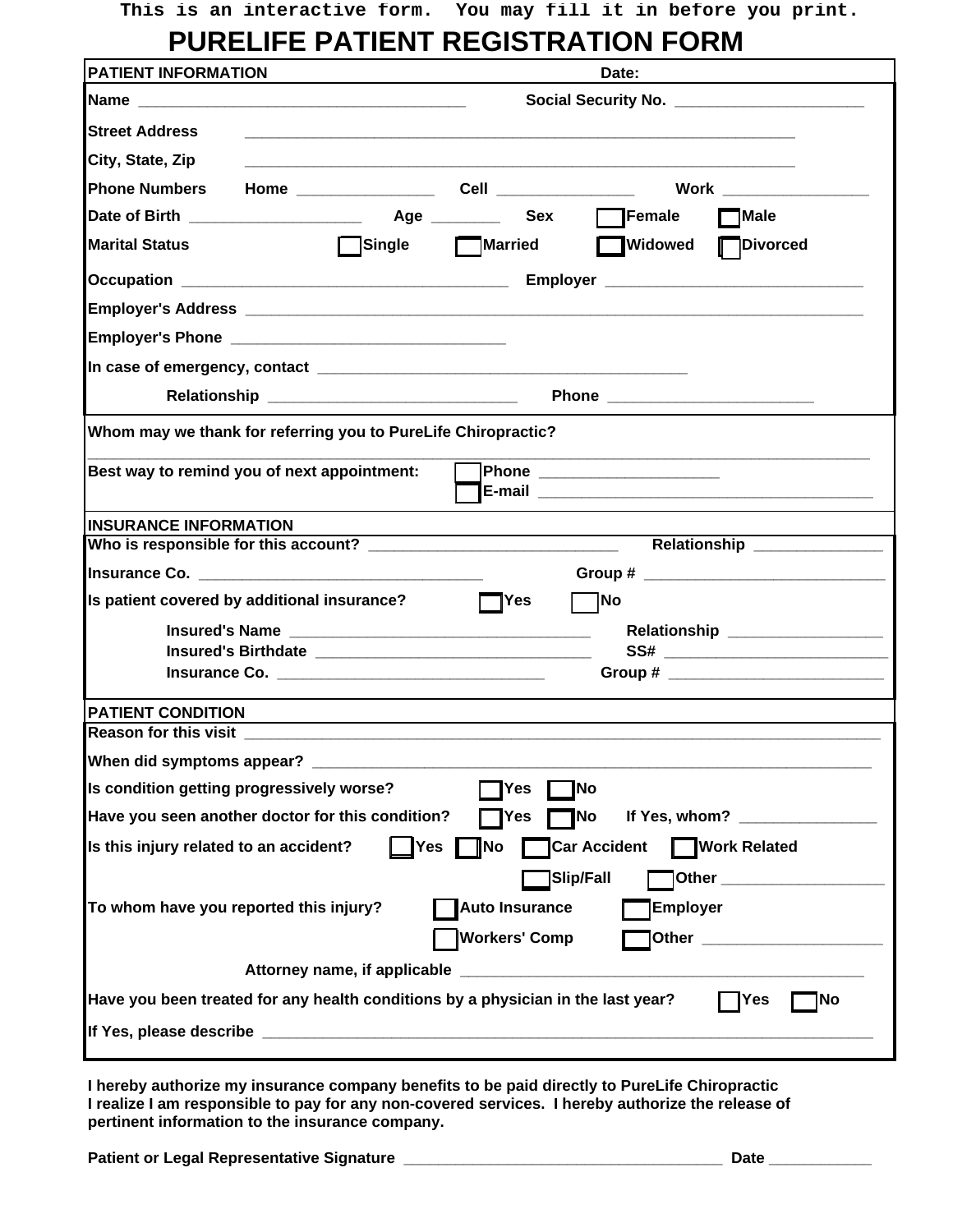|  | PURELIFE CHIROPRACTIC |  |  |  |  |  |
|--|-----------------------|--|--|--|--|--|
|--|-----------------------|--|--|--|--|--|

Patient Name

### **Patient Confidential Health History**

| <b>SYMPTOMS</b><br>Please check any of these symptoms you have experienced in the last 6 months.                                                                                                                                                                                                                                                                                                                                                                                 |                                                                                                                                                                                                                                                                                                                                                                                                                                                                                                           |                                                                                                                                                                                                                                                                                                                                                                                                                                                                |  |  |  |
|----------------------------------------------------------------------------------------------------------------------------------------------------------------------------------------------------------------------------------------------------------------------------------------------------------------------------------------------------------------------------------------------------------------------------------------------------------------------------------|-----------------------------------------------------------------------------------------------------------------------------------------------------------------------------------------------------------------------------------------------------------------------------------------------------------------------------------------------------------------------------------------------------------------------------------------------------------------------------------------------------------|----------------------------------------------------------------------------------------------------------------------------------------------------------------------------------------------------------------------------------------------------------------------------------------------------------------------------------------------------------------------------------------------------------------------------------------------------------------|--|--|--|
| General<br>Fever/Chills<br><b>Night Sweats</b><br>Fatigure<br>Weight Loss or Gain<br>Rashes<br>Ear, Eye, Nose, Throat<br>Poor/Blurred Vision<br>Pain in eye(s)<br>Deafness/Difficulty Hearing<br>Nosebleeds<br>Horseness<br>Gastrointestinal<br>Poor Appetite<br>Poor Digestion<br>Difficulty Swallowing<br>Belching or Gas<br><b>Frequent Nausea</b><br>Vomiting<br><b>Vomiting Blood</b><br>Pain Over Abdomen<br>Black or Bloody Stool<br>Jaundice<br>Diarrhea<br>Constipation | Respiratory<br>Difficulty In Breathing<br>Chronic Cough/Bronchitis<br>Productive Cough<br>Cardiovascular<br>Ankle Swelling<br>Chest Tightness/Pain<br>Genitourinary<br><b>Frequent Urination</b><br>Painful Urination<br><b>Blood in Urine</b><br>Inability to Control Urination<br>Difficulty Starting Urine Flow<br>Get Up at Night to Urinate<br><b>Musculoskeletal</b><br>Neck Stiffness/Pain<br>Pain Between Shoulders<br>Low Back Pain<br>Swollen Joints<br>Painful Joints<br>Muscle Aches/Soreness | Skin<br>Itching<br><b>Bruising Easily</b><br>Change in Mole(s)<br>Neurologic<br>Weakness<br>Tremors<br><b>Dizziness</b><br>Numbing/Tingling<br>Arm/Leg Pain<br><b>Women Only</b><br><b>Painful Periods</b><br><b>Excessive Flow</b><br><b>Irregular Cycles</b><br>Vaginal Burning/Itching<br><b>Hot Flashes</b><br><b>Breast Lump</b><br>Date Last Period Began<br>Date of Last Pap Smear<br><b>Men Only</b><br>Testicular Swelling/Pain<br><b>Breast Lump</b> |  |  |  |
| <b>Diabetes</b><br>Kidney Disease<br>Cancer<br>Arthritis<br>Miscellaneous                                                                                                                                                                                                                                                                                                                                                                                                        | <b>Thyroid Disease/Goiter</b><br><b>High Blood Pressure</b><br>Lung Disease<br>Seizures/Strokes                                                                                                                                                                                                                                                                                                                                                                                                           | FAMILY HISTORY (Do not include yourself (Include Information on brothers, sisters, parents, grandparents)<br>Tuberculosis<br><b>Heart Disease</b><br>Ulcers<br>Muscle, Bone or Nerve Disease                                                                                                                                                                                                                                                                   |  |  |  |
|                                                                                                                                                                                                                                                                                                                                                                                                                                                                                  | DIAGNOSIS - Please check if you have ever been diagnosed with any of the following                                                                                                                                                                                                                                                                                                                                                                                                                        |                                                                                                                                                                                                                                                                                                                                                                                                                                                                |  |  |  |
| General<br>Allergies<br><b>Bleeding Problems</b><br>Anemia<br><b>Diabetes</b><br>Cancer<br><b>Thyroid Disease/Goiter</b><br>Alcoholism<br>Drug Abuse<br>Anorexia/Bulemia<br>Chicken Pox<br>Ear, Eye, Nose, Throat<br>Sinus Infection<br><b>TMJ</b>                                                                                                                                                                                                                               | Musculoskeletal<br><b>Rheumatoid Arthritis</b><br><b>Degenerative Arthritis</b><br><b>Gastrointestinal</b><br>Ulcer<br><b>Liver Problems</b><br><b>Gall Bladder Problems</b><br>Hernia<br>Hemorrhoids<br>Appendicitis<br><b>Respiratory</b><br>Wheezing/Asthma<br>Pneumonia                                                                                                                                                                                                                               | <b>Women Only</b><br>Cardiovascular<br>Miscarriage<br>Irregular Heartbeat<br><b>High Blood Pressure</b><br><b>Rheumatic Fever</b><br>Skin<br>Stroke<br><b>Skin Cancer</b><br><b>Heart Attack/Heart Disease</b><br>Genitourinary<br><b>Men Only</b><br>Kidney Disease<br>Prostate<br>Urinary Infection<br>Problems<br><b>STD</b><br>AIDS, HIV, Hepatitis<br>Neurologic<br>Headache/Migraine                                                                     |  |  |  |
| Cataracts<br>Glaucoma                                                                                                                                                                                                                                                                                                                                                                                                                                                            | Tuberculosis<br>Emphysema                                                                                                                                                                                                                                                                                                                                                                                                                                                                                 | Epilepsy/Seizures<br>Depression/Anxiety Disorders<br>Multiple Sclerosis                                                                                                                                                                                                                                                                                                                                                                                        |  |  |  |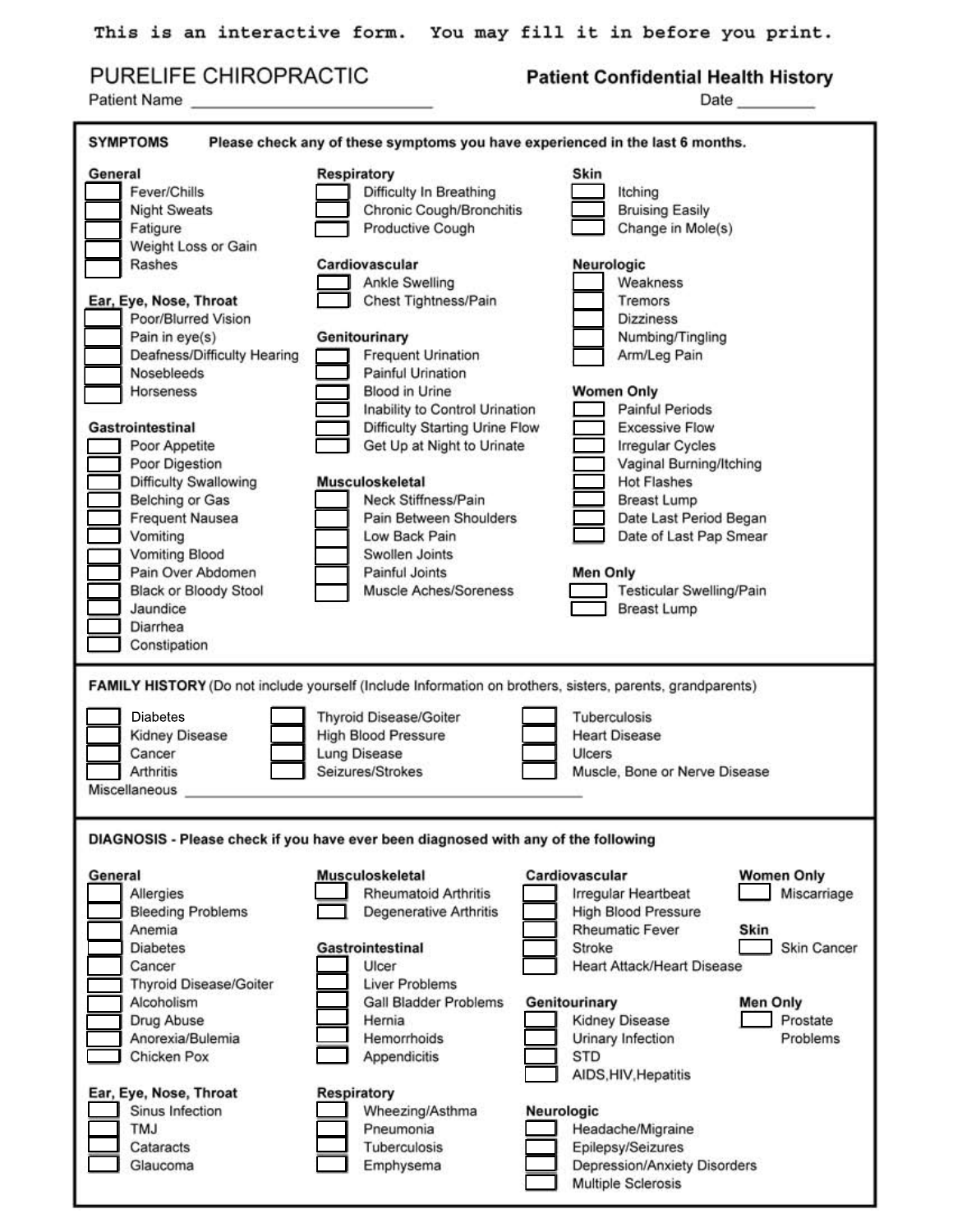|                                                                               |                                                                                   |                                            | This is an interactive form. You may fill it in before you print.                       |
|-------------------------------------------------------------------------------|-----------------------------------------------------------------------------------|--------------------------------------------|-----------------------------------------------------------------------------------------|
| PURELIFE CHIROPRACTIC                                                         |                                                                                   |                                            | <b>Patient Confidential Health History</b><br>Date ____________________                 |
| <b>LIFESTYLE</b>                                                              |                                                                                   |                                            |                                                                                         |
| <b>Exercise</b><br>None<br>1-2 Times/Week<br>3-5 Times/Week<br>6-7 Times/Week | <b>Work Activity</b><br>Sitting<br>Standing<br>Light Labor<br>$\perp$ Heavy Labor | <b>Habits</b><br>$\perp$ High Stress Level | Smoking - Packs/Day<br>Alcohol - Drinks/Week<br>Coffee/Caffeine Drinks - Cups/Day _____ |
| <b>INJURIES/SURGERIES YOU HAVE HAD</b>                                        |                                                                                   |                                            |                                                                                         |
|                                                                               | Description                                                                       |                                            | Date                                                                                    |
|                                                                               |                                                                                   |                                            |                                                                                         |
|                                                                               |                                                                                   |                                            |                                                                                         |
|                                                                               |                                                                                   |                                            |                                                                                         |
|                                                                               |                                                                                   |                                            |                                                                                         |
| <b>MEDICATIONS</b>                                                            |                                                                                   | <b>ALLERGIES</b>                           | <b>VITAMINS/HERBS/MINERALS</b>                                                          |
|                                                                               |                                                                                   |                                            |                                                                                         |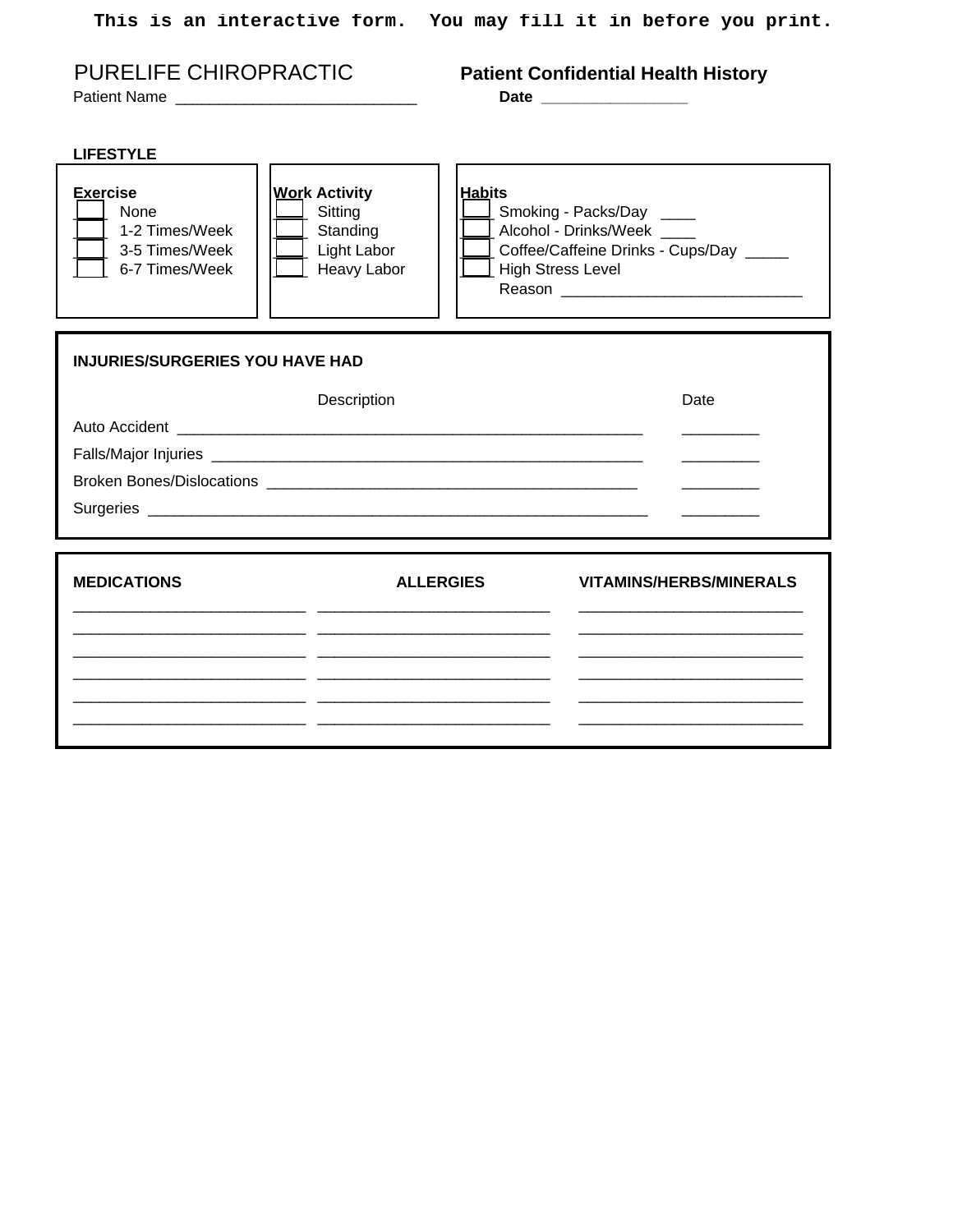### PURELIFE CHIROPRACTIC

#### **PAYMENT AND INSURANCE Initials** and **Initials** and **Initials** and **Initials** and **Initials**

I understand and agree that the health and accident insurance policies are an arrangement between the insurance carrier and myself. This office will prepare any necessary reports and forms to assist me in making collection from the insurance company and that any amount authorized to be paid directly to this office will be credited to my account. I clearly understand and agree that all services rendered to me are charged directly to me and that I am personally responsible for payment. I also understand that if I suspend or terminate my care and treatment, any fees for professional services rendered to me will be immediately due and payable.

| <b>CONSENT TO TREATMENT OF A MINOR CHILD</b>                                                                                                                                                                                   | Initials        |
|--------------------------------------------------------------------------------------------------------------------------------------------------------------------------------------------------------------------------------|-----------------|
| I authorize PureLife Chiropractic to administer chiropractic case as deemed necessary to my                                                                                                                                    |                 |
| <b>FEMALE PATIENTS</b>                                                                                                                                                                                                         |                 |
| This is to certify that to the best of my knowledge I am NOT pregnant and that PureLife Chiropractic<br>has my permission to order X-rays.<br>Beginning date of your last menstrual period ___________________________________ |                 |
| <b>CONSENT TO CHIROPRACTIC SERVICES</b>                                                                                                                                                                                        | <b>Initials</b> |
| I hereby request and consent to chiropractic manipulations and other procedures including various<br>그 사람들은 그 사람들은 그 사람들을 지금 모르는 것이 없다. 그 사람들은 그 사람들은 그 사람들은 그 사람들을 지금 모르는 것이다.                                                |                 |

modes of physical therapy, diagnostic x-rays and or tests by PureLife Chiropractic and their staff who now or in the future treat me while employed by this office. I have had an opportunity to discuss with the doctor named above and/or with other personnel of PureLife Chiropractic the nature and purpose of treatment indicated.

I understand that results are not guaranteed and am informed that, as in the practice of medicine, in the practice of chiropractic there are some risks to treatment, including but not limited to fractures, disc injuries, strokes, dislocations and sprains. I do not expect the doctor to be able to anticipate and explain all risks and complications, and wish to rely on the doctor to exercise judgment during the course of any procedure which the doctor feels at the time is in my best interest.

I have read, or have had read to me, the full above consent and have also had an opportunity to ask questions about its content and by signing below I agree to the above terms and procedures. I intend this consent to cover any treatment for my present condition and for any future conditions for which I seek treatment by this clinic and/or employed staff.

| Signed  | Date |  |
|---------|------|--|
|         |      |  |
| Witness | Date |  |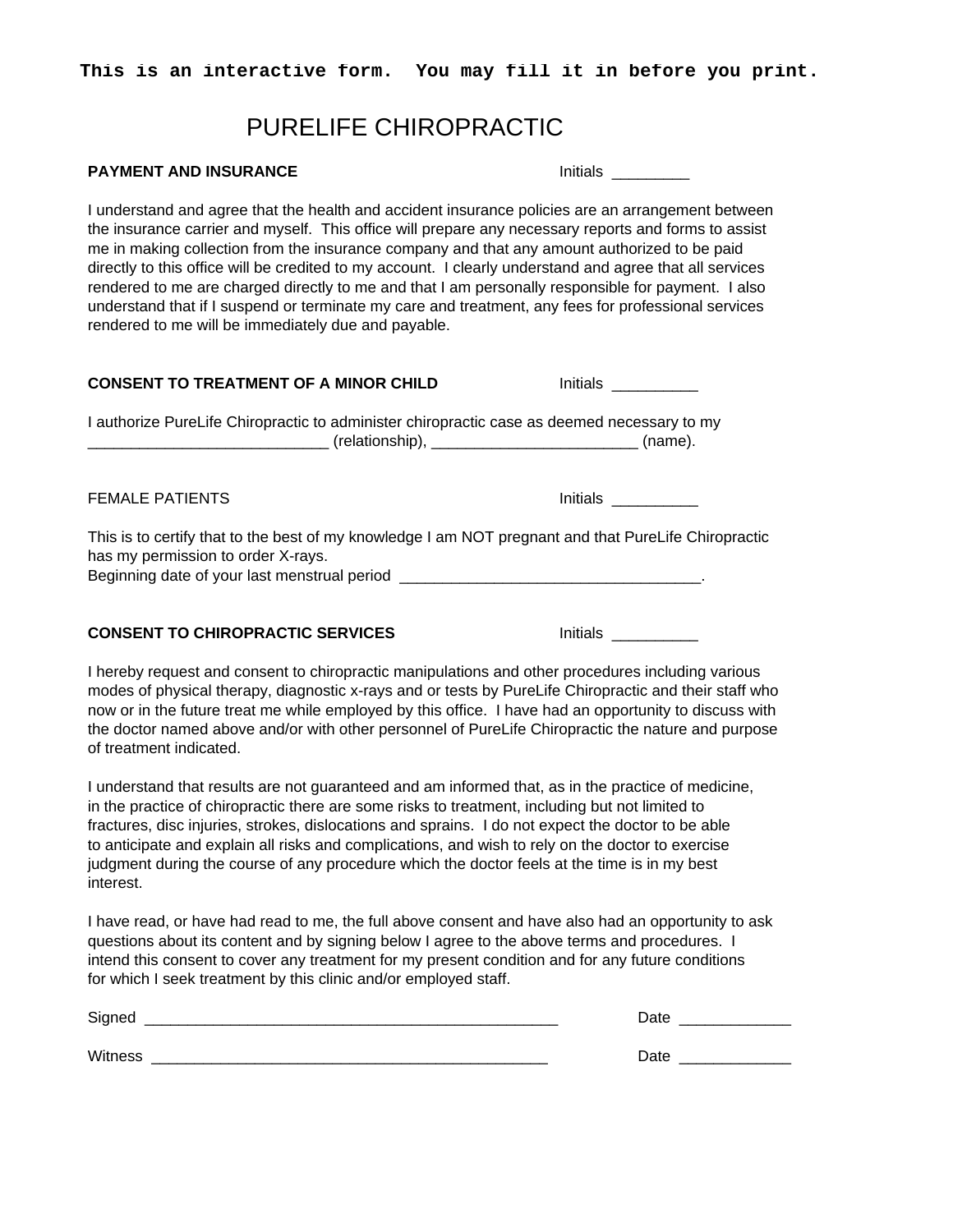# HIPAA NOTICE OF PRIVACY PRACTICES

PureLife Chiropractic 217 E Springbrook, Suite #1 Johnson City, TN 37601  $(423)$  434-2080

#### THIS NOTICE DESCRIBES HOW MEDICAL INFORMATION ABOUT YOU MAY BE USED AND DISCLOSED AND HOW YOU CAN GET ACCESS TO THIS INFORMATION. PLEASE REVIEW IT **CAREFULLY.**

This Notice of Privacy Practices describes how we may use and disclose your protected health information (PHI) to carry out treatment, payment or health care operations (TPO) and for other purposes that are permitted or required by law. It also describes your rights to access and control your protected health information. "Protected health information" is information about you, including demographic information, that may identify you and that relates to your past, present or future physical or mental health or condition and related health care services.

#### 1. Uses and Disclosures of Protected Health Information

#### **Uses and Disclosures of Protected Health Information**

Your protected health information may be used and disclosed by your physician, our office staff and others outside of our office that are involved in your care and treatment for the purpose of providing health care services to you, to pay your health care bills, to support the operation of the physician's practice, and any other use required by law.

Treatment: We will use and disclose your protected health information to provide, coordinate, or manage your health care and any related services. This includes the coordination or management of your health care with a third party. For example, we would disclose your protected health information, as necessary, to a home health agency that provides care to you. For example, your protected health information may be provided to a physician to whom you have been referred to ensure that the physician has the necessary information to diagnose or treat you.

Payment: Your protected health information will be used, as needed, to obtain payment for your health care services. For example, obtaining approval for a hospital stay may require that your relevant protected health information be disclosed to the health plan to obtain approval for the hospital admission.

Healthcare Operations: We may use or disclose, as-needed, your protected health information in order to support the business activities of your physician's practice. These activities include, but are not limited to, quality assessment activities, employee review activities, training of medical students, licensing, and conducting or arranging for other business activities. For example, we may disclose your protected health information to medical school students that see patients at our office. In addition, we may use a sign-in sheet at the registration desk where you will be asked to sign your name and indicate your physician. We may also call you by name in the waiting room when your physician is ready to see you. We may use or disclose your protected health information, as necessary, to contact you to remind you of an appointment.

We may use or disclose your protected health information in the following situations without your authorization. These situations include: as Required By Law, Public Health issues as required by law, Communicable Diseases: Health Oversight: Abuse or Neglect: Food and Drug Administration requirements: Legal Proceedings: Law Enforcement: Coroners, Funeral Directors, and Organ Donation: Research: Criminal Activity: Military Activity and National Security: Workers' Compensation: Inmates: Required Uses and Disclosures: Under the law, we must make disclosures to you and when required by the Secretary of the Department of Health and Human Services to investigate or determine our compliance with the requirements of Section 164.500.

Other Permitted and Required Uses and Disclosures Will Be Made Only With Your Consent, Authorization or Opportunity to Object unless required by law.